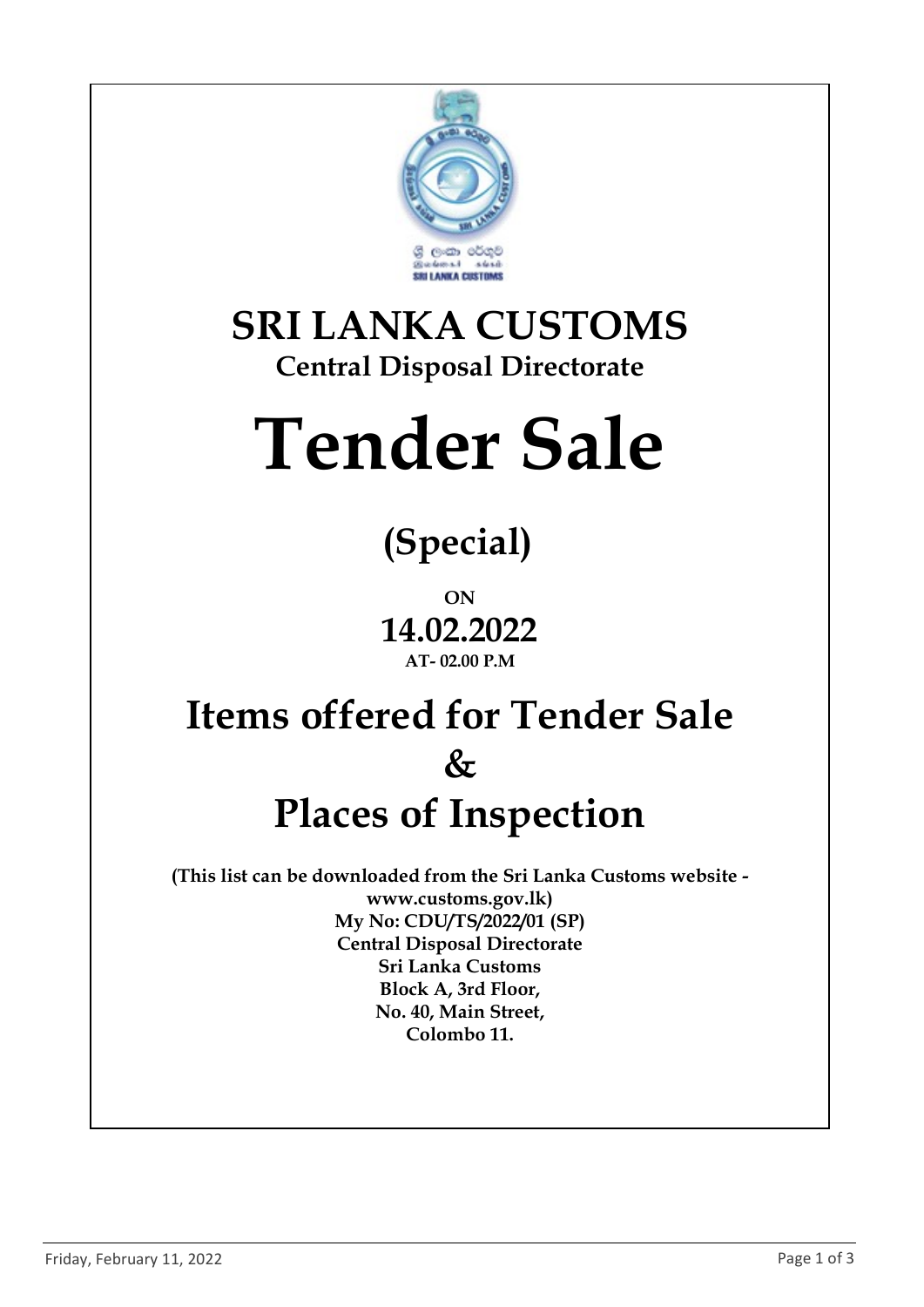#### GENERAL CONDITIONS

A. All Bids should be dropped in the Tender Box placed at the Central Disposal Unit, Third Floor, Customs House; Main Street, Colombo 11, not later than 02.00 p.m. on 14.02.2022 Tender box shall be opened immediately after closing the Tender Box.

#### INSPECTION DATES & TIMES:

- B. Dates:  $11^{th}$ ,  $12^{th}$  &  $14^{th}$  of February, 2022 Time: Between 10.00 a.m. to 1.00 p.m. or described in tender list
- C. Tenderer who wish to bid to the items are required to make a refundable deposit on the following manner (One refundable deposit has to be used for one item only)

| <b>GROUP</b> | <b>REFUNDABLE DEPOSITS</b> | <b>VALUE OF BIDS</b> |                  |
|--------------|----------------------------|----------------------|------------------|
| A            | <b>Rs. 5000</b>            | Up to                | <b>Rs 25,000</b> |
| B            | Rs.10,000                  | Up to                | Rs 50,000        |
| C            | Rs. 25,000                 | Up to                | Rs 200,000       |
| D            | Rs. 50,000                 | Up to                | Rs 500,000       |
| Е            | Rs. 100,000                | Up to                | Rs. 1,000,000    |
| F            | Rs. 200,000                | Up to                | Rs. 5,000,000    |
| G            | Rs. 400,000                | Up to                | Rs. 10,000,000   |
| н            | Rs. 500,000                | Up to                | Rs. 15,000,000   |
|              | Rs. 1,000,000              | More than            | Rs. 15,000,000   |

D. Tender lists, General conditions and further details could be obtained from the office of the Deputy Director of Customs, Central Disposal Unit of the Sri Lanka Customs, situated at the Third Floor of Customs House, No. 40, Main Street, Colombo 11, on payment of Rs.  $25/=$ :  $11^{th}$  &  $14^{th}$  of February, 2022. Time: Between 9.00 a.m. to 1.30 p.m. Bids for each item should be submitted in original tender forms signed by SC (CDD) or any person Authorized by him. These forms could be obtained between 9.00 a.m. to 1.30 p.m.:  $11^{th}$  &  $14^{th}$  of February, 2022 Time: Between 9.00 a.m. to 1.30 p.m. on payment of a non-refundable deposits as follows,

| <b>CATEGORY</b> | <b>VALUE OF BIDS</b>   | <b>NON REFUNDABLE DEPOSITS</b> |  |
|-----------------|------------------------|--------------------------------|--|
| 1               | Up to Rs. 2 Million    | <b>Rs. 300</b>                 |  |
| $\overline{2}$  | Up to Rs. 10 Million   | Rs. 1,000                      |  |
| 3               | Up to Rs. 50 Million   | Rs. 3,500                      |  |
| 4               | Up to Rs. 100 Million  | Rs. 12,500                     |  |
| 5               | Up to Rs. 200 Million  | Rs. 20,000                     |  |
| 6               | Up to Rs. 500 Million  | Rs. 35,000                     |  |
|                 | Up to Rs. 1000 Million | Rs. 60,000                     |  |
| 8               | Above Rs. 1000 Million | Rs. 100,000                    |  |

- E. The bidder should manually sign each and every Bid Form and shall provide all particulars required therein
- F. (i) The price quoted must be written clearly and legibly *in words and figures*.<br>(ii) Any alterations and amendments should be authenticated by the tenderer as otherwise the offer is liable to be rejected. The successful tenderer has to pay value added tax and PAL as shown in the Tender Sale List additionally with the price on which the Bid Awarded.
- G. The successful Bidder is required to make full payment within 04 working days from the tender date. All goods shall be cleared within 07 days. In case the purchaser fails to do adhere to the above conditions will result the award of each item being invalidated and the refundable deposit being forfeited
- H. The Director General of Customs reserves the right to withdraw any item put up for sale at any time. The decision of the Tender Board shall be final on any matter related to the Tender Sale.
- The bidder must satisfy himself to the condition of the goods and the quantities thereof, and the Director General of Customs does not warrant the quality, quantity or condition of the said goods or the title to the goods. The purchaser shall not be entitled to any remission of the purchase price on any ground whatsoever.

Superintendent of Customs Central Disposal Directorate Sri Lanka Customs.